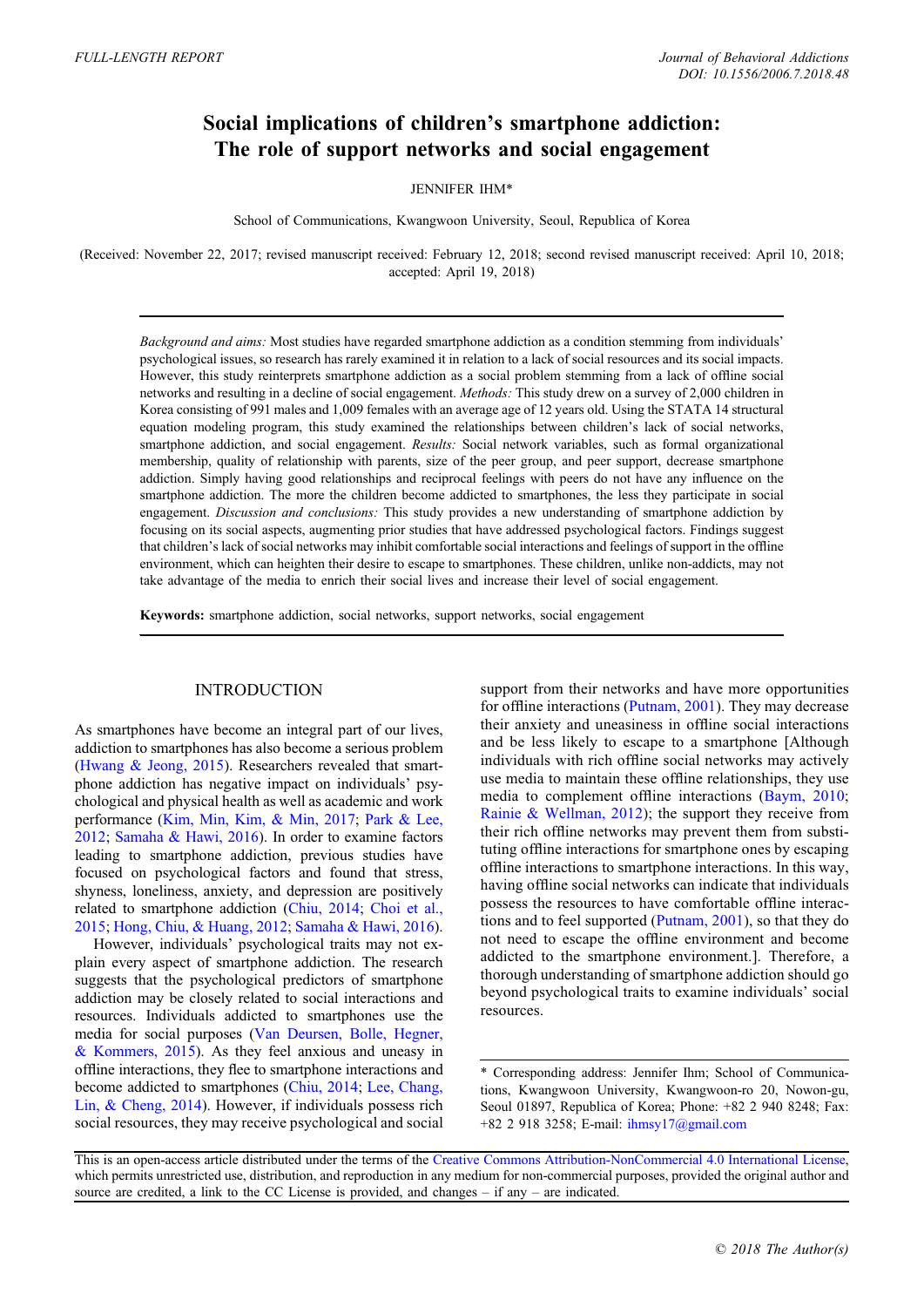Because individuals who are addicted to smartphones are seeking easier interactions than those they experience in the real world, smartphones may have different impacts on their social lives than other individuals'. They may not use smartphones to increase their interactions and social engagement [This study focuses on civic aspects of social engagement and defines "social engagement" as engaging in civic activities, such as helping others in philanthropic organizations, participating in charity events, or volunteering for charitable causes ([Campbell & Kwak, 2010\)](#page-6-0). This definition excludes activities of social interactions that are not tied to civic causes, such as seeing friends, going to places of worship, and visiting family.], as many others do (e.g., gathering useful information online to volunteer for charitable causes; [Shah, Kwak, & Holbe, 2001](#page-7-0); [Smith,](#page-7-0) [Schlozman, Verba, & Brady, 2009](#page-7-0); [Valenzuela, Park, &](#page-8-0) [Kee, 2009](#page-8-0)). Because previous studies have focused on psychological problems that smartphone addiction can cause [\(Hong et al., 2012;](#page-7-0) [Samaha & Hawi, 2016](#page-7-0)), they have rarely addressed its social outcomes. More attention to the social outcomes of smartphone addiction is necessary to understand the implications of smartphone addiction to society.

The purpose of this study is to examine the influence of social networks on smartphone addiction and the impact of smartphone addiction on individuals' level of social engagement. Specifically, this study focuses on children in Korea, where 79% of children aged 10–18 years have smartphones ([Korean Information Society Development](#page-7-0) [Institute, 2014\)](#page-7-0). Children are vulnerable to addiction to a new media ([Gackenbach, 2011\)](#page-7-0), and their social behaviors have an increasing impact on the societies in which they live as they grow (Drotner  $\&$  Livingstone, 2008; [Putnam, 2001](#page-7-0)). In comparison to many studies on college students and adults ([Kim et al., 2017](#page-7-0); [Park & Lee, 2012;](#page-7-0) [Samaha & Hawi, 2016](#page-7-0)), the focus on children population may provide a unique perspective on smartphone addiction research.

#### Social networks and smartphone addiction

This paper focuses on three types of children's social networks. The first is formal organizational membership, such as belonging to voluntary or religious organizations, a prevalent measure of individuals' social networks ([Putnam,](#page-7-0) [2001](#page-7-0)). Previous research suggests that formal organizational membership may provide feelings of support and security [\(Ihm & Hsieh, 2015](#page-7-0); [Lin, Dean, & Ensel, 2013\)](#page-7-0), which are important factors to diminish media addiction ([Samaha &](#page-7-0) [Hawi, 2016](#page-7-0); [Tsai et al., 2009\)](#page-8-0). In comparison to many studies on psychological predictors of smartphone addiction [\(Chiu, 2014;](#page-6-0) [Choi et al., 2015](#page-6-0); [Hong et al., 2012](#page-7-0); [Samaha &](#page-7-0) [Hawi, 2016](#page-7-0)), this study focuses on children's formal organizational membership in order to examine fundamental reasons of smartphone addiction that go beyond children's psychological traits.

The second is *parental networks* (including, hereafter, legal guardians). Most studies of smartphone addiction have focused on parent interventions and mediation in preventing smartphone addiction among the children, such as by restricting media use, setting rules for the

amount of time and type of content viewed, and explaining and discussing the media (Ching  $\&$  Tak, 2017; [Hwang, Choi, Yum, & Jeong, 2017](#page-7-0); [Hwang & Jeong,](#page-7-0) [2015](#page-7-0)). However, the research also suggests that parents may play an important role in preventing media addiction among children by providing feelings of security and support. For instance, a good parent–child relationship and deriving satisfaction from the relationship may prevent children's Internet addiction by diminishing their level of social anxiety ([Lam, Peng, Mai, & Jing, 2009;](#page-7-0) [Liu](#page-7-0) [& Kuo, 2007](#page-7-0)), while parental attachment insecurity may heighten the risk of media addiction [\(Jia & Jia, 2016](#page-7-0)). Therefore, this study examines how parental networks, instead of the direct mediation of parents in smartphone use, may prevent children from developing smartphone addiction.

The third is peer networks. The previous studies have explained the role of adults in children's smartphone addiction ([Hwang & Jeong, 2015\)](#page-7-0), but fewer studies have paid attention to the role of peers in children's smartphone addiction. Children are more vulnerable to and conscious of their friends' approval and disapproval than their parents' or teachers' [\(Morrow, 1999](#page-7-0)), so children's peer networks may strongly determine children's behavior. While research focuses on the role of adult instruction in children's more meaningful use of media, children's peer networks may provide natural settings for comfortable offline interactions that lower the impulse to escape to a smartphone ([Van Deursen et al., 2015](#page-8-0)). For instance, the feelings of being close to other peers may provide psychological security and comfort. Such psychological support may encourage children to stay connected with others without feeling awkward or insecure and therefore make them unlikely to escape to and become addicted to media ([Caplan, 2005\)](#page-6-0). Children's peer networks may also provide direct help and support when he/she is in trouble or in need ([Lin et al., 2013;](#page-7-0) [Putnam, 2001;](#page-7-0) [Sarason & Sarason, 2013](#page-7-0)); by offering actual resources as well as the feeling of belongingness to and security in their community, social support from peers may contribute to diminished media addiction ([Tsai et al., 2009](#page-8-0)).

Peer network size may also be crucial in diminishing smartphone addiction. While parental networks largely consist of one to two people, the sizes of peer networks may vary. Children with a greater number of peers may use smartphones more actively to maintain their relationships, but the greater number of peers may also provide more diversity in psychological and social support as well as opportunities for natural offline interactions ([Putnam,](#page-7-0) [2001](#page-7-0); [Tsai et al., 2009\)](#page-8-0). In other words, children with a greater number of peer networks may use their smartphones to communicate with them but may not become addicted to or escape to a smartphone ([Van Deursen et al.,](#page-8-0) [2015](#page-8-0)). The first hypothesis addresses the three constructs of social networks; it runs as follows (see Figure [1](#page-2-0) for a graphic representation of the hypotheses this article addresses):

Hypothesis 1. (a) Formal organizational membership, (b) parental networks, and (c) peer networks are negatively related to smartphone addiction.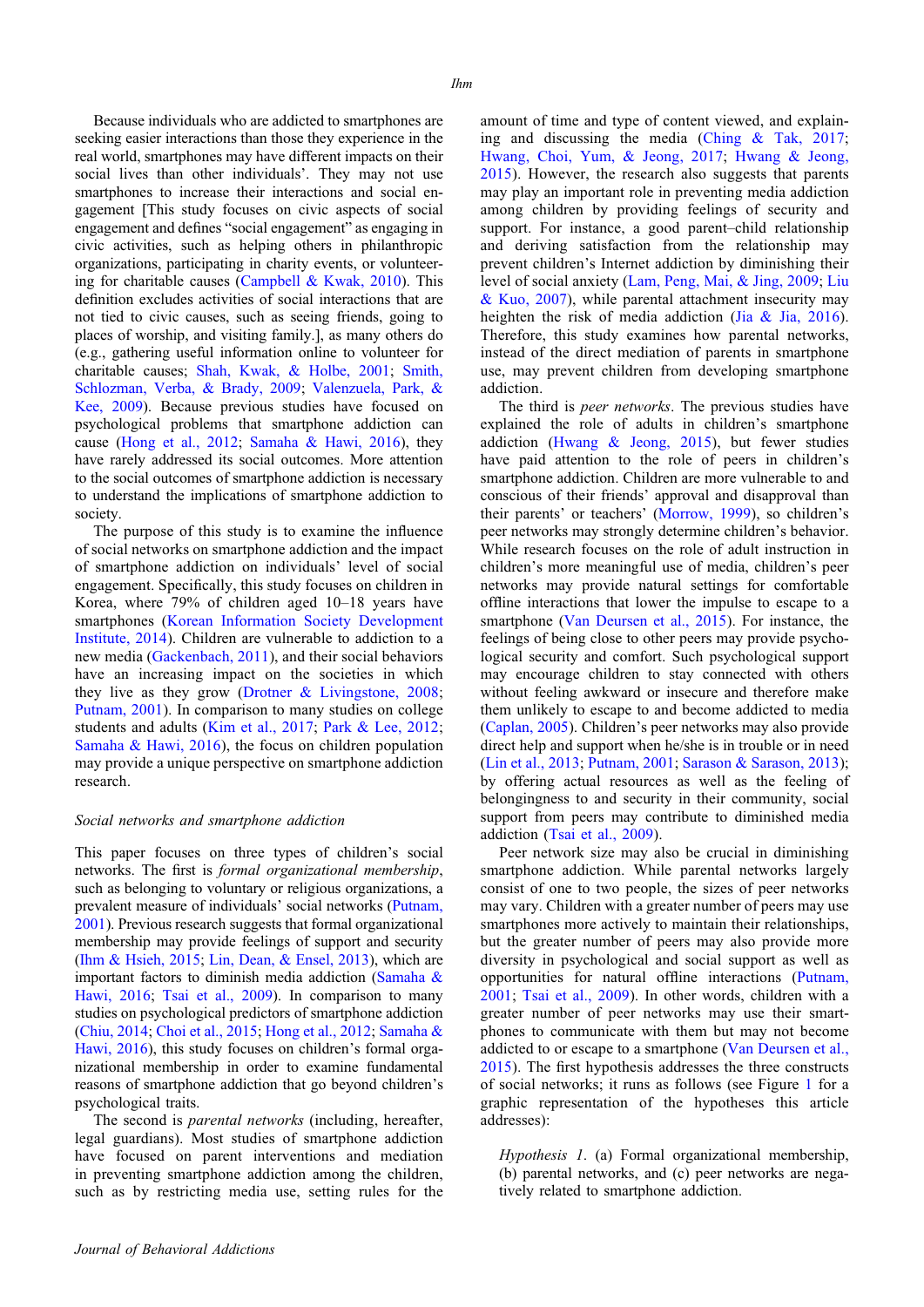<span id="page-2-0"></span>

Figure 1. Hypothesized model

#### Outcomes of smartphone addiction on social engagement

Previous studies have demonstrated varied negative outcomes of media addictions. Media addiction generates psychological problems such as feeling worthless when not online or feeling lonely and depressed ([Caplan, 2002,](#page-6-0) [2005;](#page-6-0) [Young, 2004\)](#page-8-0). Pragmatically, it also leads to ignoring responsibilities, managing time inefficiently, and low productivity [\(Caplan, 2002](#page-6-0), [2005;](#page-6-0) [Nalwa & Anand, 2003;](#page-7-0) [Tokunaga, 2014](#page-8-0); [Young, 2004](#page-8-0)). Smartphone addiction may also generate negative impacts both psychologically and practically, for example, through a low level of life satisfaction and academic performance, and high level of stress [\(Samaha & Hawi, 2016](#page-7-0)).

However, the research has rarely addressed the influence of smartphone addiction on individual's social behaviors such as social engagement. Children's social engagement is essential for their psychological and physical well-being as well as the growth of democratic society ([Drotner &](#page-7-0) [Livingstone, 2008;](#page-7-0) [Putnam, 2001\)](#page-7-0). Furthermore, while previous studies found that individuals, in general (instead of smartphone addicts), use new media to generate offline social engagement (e.g., volunteering, promoting social issues, rallying for political parties, or working on community projects) by gathering useful knowledge, information, or opportunities for the engagement ([Shah et al., 2001;](#page-7-0) [Smith et al., 2009](#page-7-0); [Valenzuela et al., 2009\)](#page-8-0), these results may not apply to smartphone addicts. Because smartphone addiction is closely related to a desire to escape from offline social interactions [\(Caplan, 2005\)](#page-6-0), smartphone addicts may not take advantage of smartphones to build offline social engagement; they may not participate in social activities, which require more active interactions and confrontation with others. As such, research is necessary to reveal how different population's use of smartphones might have different social outcomes in comparison to previous findings. Based on the negative impacts of smartphone addiction on individual well-being ([Samaha & Hawi, 2016](#page-7-0)) and media addicts' tendency to escape from social interactions [\(Caplan,](#page-6-0) [2005\)](#page-6-0), this research hypothesizes a negative relationship between smartphone addiction and children's social engagement:

Hypothesis 2. Smartphone addiction is negatively related to social engagement. This section has explained social antecedents and outcomes of smartphone addiction. Focusing on children in Korea, this study conducts an empirical examination of the influence of social networks on smartphone addiction and the impact of smartphone addiction on their level of social engagement.

## **METHODS**

#### Sample and procedures

The data for this study were drawn from the Child General Social Survey [\(Korean Statistical Information Service](#page-7-0) [\[KSIS\], 2013\)](#page-7-0), which was conducted by Korea Institute for Health and Social Affairs on behalf of the Ministry of Health and Welfare in the Republic of Korea. Under the enforcement ordinance of the Child Welfare Act Article 11, the institute carries out this national survey every 5 years to a stratified sample of households with children ages 0–17 years. For this survey, 600 regional clusters were chosen from every region of Korea, considering the representativeness of the regional characteristics (i.e., big city, small–medium city, or suburban area) and the children's age distribution. For each cluster, 27 households were chosen based on the children's age range (the oldest child was the focus, if the family had more than one) and the household income. Consequently, 417 general households and 250 low-income households for each age stratum (i.e., 0–2,  $3-5, \ldots, 15-17$  years old) were chosen (see [KSIS, 2013](#page-7-0)) for more details of the stratified sampling). Children aged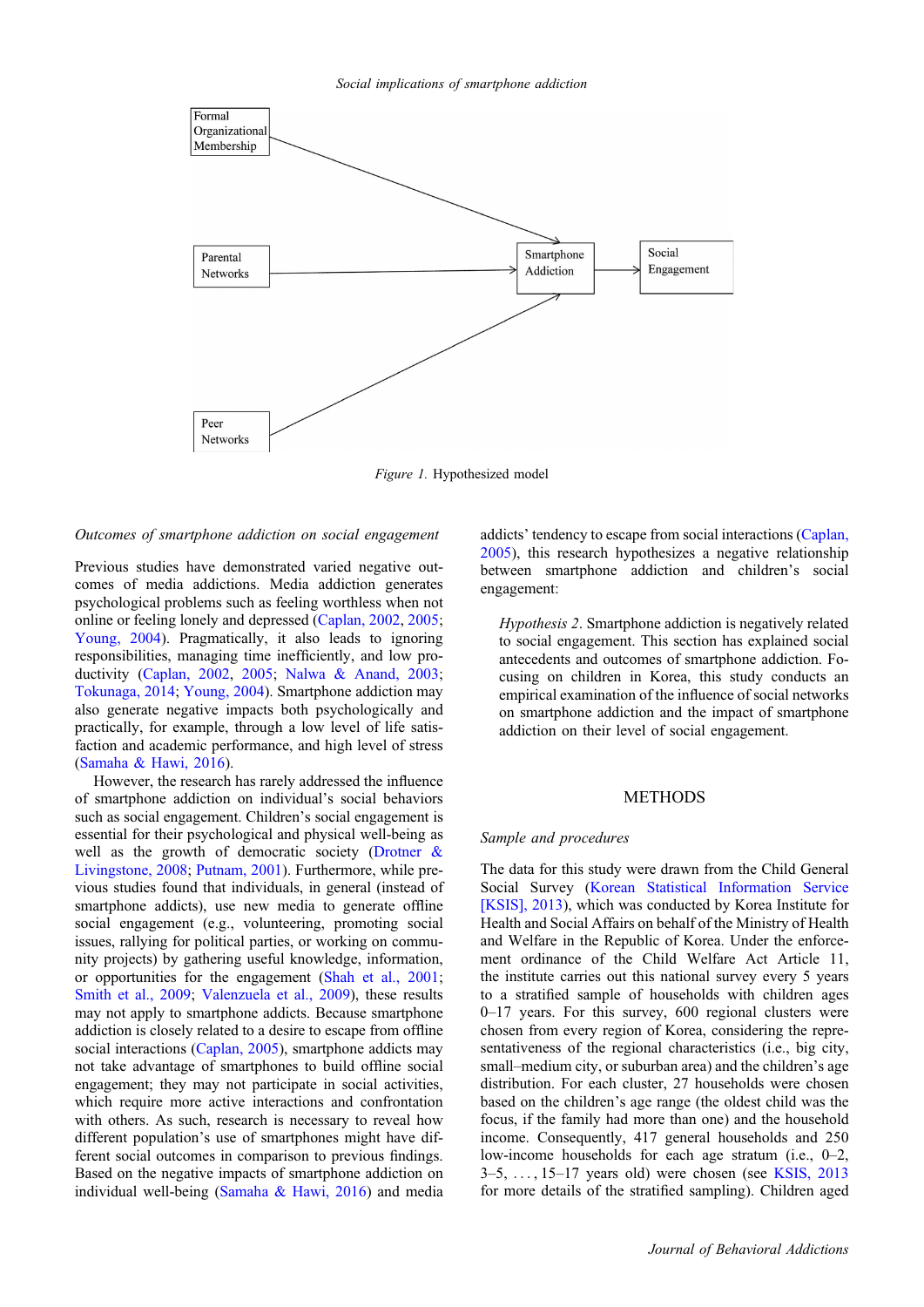9–17 years in the household were surveyed; younger children were excluded as their literacy might not be sufficient to complete it. The survey consists of questions about every aspect of children's lives including their physical and psychological health, family problems, characteristics, and media-use patterns. The scales in the survey had been translated and administered in Korean by the professional researchers from the institute. Professional researchers from the institute visit a national sample of households and guide the children through the survey. The data in this study were drawn from the most recent survey conducted from November 8 to December 15, 2013. The survey results are open to the public ([KSIS, 2013\)](#page-7-0) and the original data are available upon official request through the governmental portal [\(Open Data Portal, 2017\)](#page-7-0). The sample consisted of 991 males and 1,009 females. The average age of the participants was about 12 years old ( $N = 2,000$ ,  $M = 12.25$ ,  $SD = 2.64$ ) and their average daily smartphone usage time was 147 min  $(SD = 96.6)$ .

#### Measures

Social networks. The survey measured various aspects of the children's social networks. Adapting a dichotomous measure from previous studies ([Ihm & Hsieh, 2015](#page-7-0); [Putnam,](#page-7-0) [2001](#page-7-0)), formal organizational membership was addressed in a question asking whether participants belonged to any offline organizations, such as "school clubs," "clubs from youth institutes or organizations," or "religious organizations" (1: yes, 0: no;  $N = 2,000$ ,  $M = 0.49$ ,  $SD = 0.50$ ). For parental networks, the study used an amended measure of parental attachment ([Jia & Jia, 2016](#page-7-0)). The participants reported their range of agreement with eight statements from 1 (highly disagree) to 4 (highly agree) and their answers were averaged  $(N = 2,000, M = 3.15, SD = 0.61,$  $\alpha = .91$ ; see Table 1 for full measures).

The participants also described their peer networks. The survey used measures adapted from prior research [\(Gottlieb](#page-7-0)) [& Bergen, 2010;](#page-7-0) [Marsden & Campbell, 1984\)](#page-7-0) to ask about their relationships with peers over the last year from 1 (highly disagree) to 4 (highly agree). This study conducted an exploratory factor analysis using principal axis factor extraction method with a Promax oblique rotation. The result revealed two distinct factors of peer networks. The first factor represented the degree of closeness with peers  $(N = 1,998, M = 2.98, SD = 0.68, \alpha = .88; Marsden &$  $(N = 1,998, M = 2.98, SD = 0.68, \alpha = .88; Marsden &$ [Campbell, 1984](#page-7-0)), or peer closeness networks, such as

Table 1. Full measures of parental networks

| Twore 1, I all mousures of pureman need only         |                            | "Th             |
|------------------------------------------------------|----------------------------|-----------------|
| Measures                                             |                            | to <sup>-</sup> |
| "I talk with my parents a lot"                       |                            | "Th             |
| "I love my parents"                                  |                            | in              |
| "My parents express a lot that they love me"         | Support                    | "Th             |
| "My parents compliment me frequently"                |                            | an              |
| "My parents are proud of me"                         |                            | ha              |
| "I think I give energy to my parents"                | Variance                   |                 |
| "My parents gave me courage when I was going through | Proportion                 |                 |
| hardships"                                           | <i>Note</i> . Values in bo |                 |
| "My parents enjoy spending time with me"             | least $0.60$ .             |                 |

Journal of Behavioral Addictions

good relationships and reciprocal feelings with their networks. The second factor represented the degree of actual support from their peer networks  $(N = 1,998, M = 3.02,$  $SD = 0.52$ ,  $\alpha = .75$ ; [Gottlieb & Bergen, 2010](#page-7-0)), or *peer* support networks (see Table 2 for full measures and the results of the factor analysis). In addition, the participants reported the size of their peer networks  $(N = 1,959,$  $M = 6.40$ ,  $SD = 4.83$ ).

Social engagement as smartphone addiction outcome. Eight items related to social activities were used to examine participants' level of social engagement. The activities included helping others in philanthropic organizations, making consolatory visits to orphanages or nursing homes, counseling or instructing younger generations, campaigning, participating in charity events, and volunteering for such causes as the environment and community development. Participants indicated whether they participated in each of eight activities (1: yes, 0: no;  $\alpha = .71$ ). The number of activities they participated in was recorded as the degree of social engagement ( $N = 2,000$ ,  $M = 0.65$ ,  $SD = 1.25$ ).

Smartphone addiction. A scale consisting of 15 items on Internet addiction from a previous study [\(Caplan, 2010](#page-6-0);  $\alpha = .91$ ) was adapted to measure smartphone addiction. Caplan [\(2010\)](#page-6-0) validated the Generalized Problematic Internet Use Scale 2 (GPIUS2) employing Anderson and Gerbing's ([1988](#page-6-0)) two-step approach. The two-step approach consisted of empirically assessing operational and conceptual models of the scale. First, Caplan [\(2010\)](#page-6-0) conducted a maximum likelihood confirmatory factor analysis (CFI) on the scale, which exhibited good construct validity as well as good discriminant and convergent validity. Next, the researcher validated the conceptual model of the measure by assessing the hypothesized relationships among the 15 items of the scale. The results from a structural equation modeling (SEM) with a maximum likelihood estimation showed an excellent fit, suggesting a nomological validity of the measures. This study changed the words in the GPIUS2, i.e., "online" or "Internet" to "smartphone" (e.g., "I use smartphone longer than I intended" and "If I cannot use the smartphone, I miss it so much that I am upset"). Participants indicated the degree of their agreement with the items (1: not at all, 4: very much) and their answers were averaged, following the

Table 2. Exploratory factor analysis of peer networks

|                  | <b>Measures</b>            | Factor 1 | Factor 2 |
|------------------|----------------------------|----------|----------|
| <b>Closeness</b> | "I am in a good            | 0.68     | 0.05     |
|                  | relationship with them"    |          |          |
|                  | "They have a good feeling" | 0.68     | 0.04     |
|                  | toward me"                 |          |          |
|                  | "They help me when I am    | 0.02     | 0.83     |
|                  | in trouble"                |          |          |
| Support          | "They stay with me when I  | 0.05     | 0.82     |
|                  | am lonely or having a      |          |          |
|                  | hard time"                 |          |          |
| Variance         |                            | 1.85     | 1.58     |
| Proportion       |                            | 88.53    | 75.49    |

old in each column have primary loadings of at least 0.60.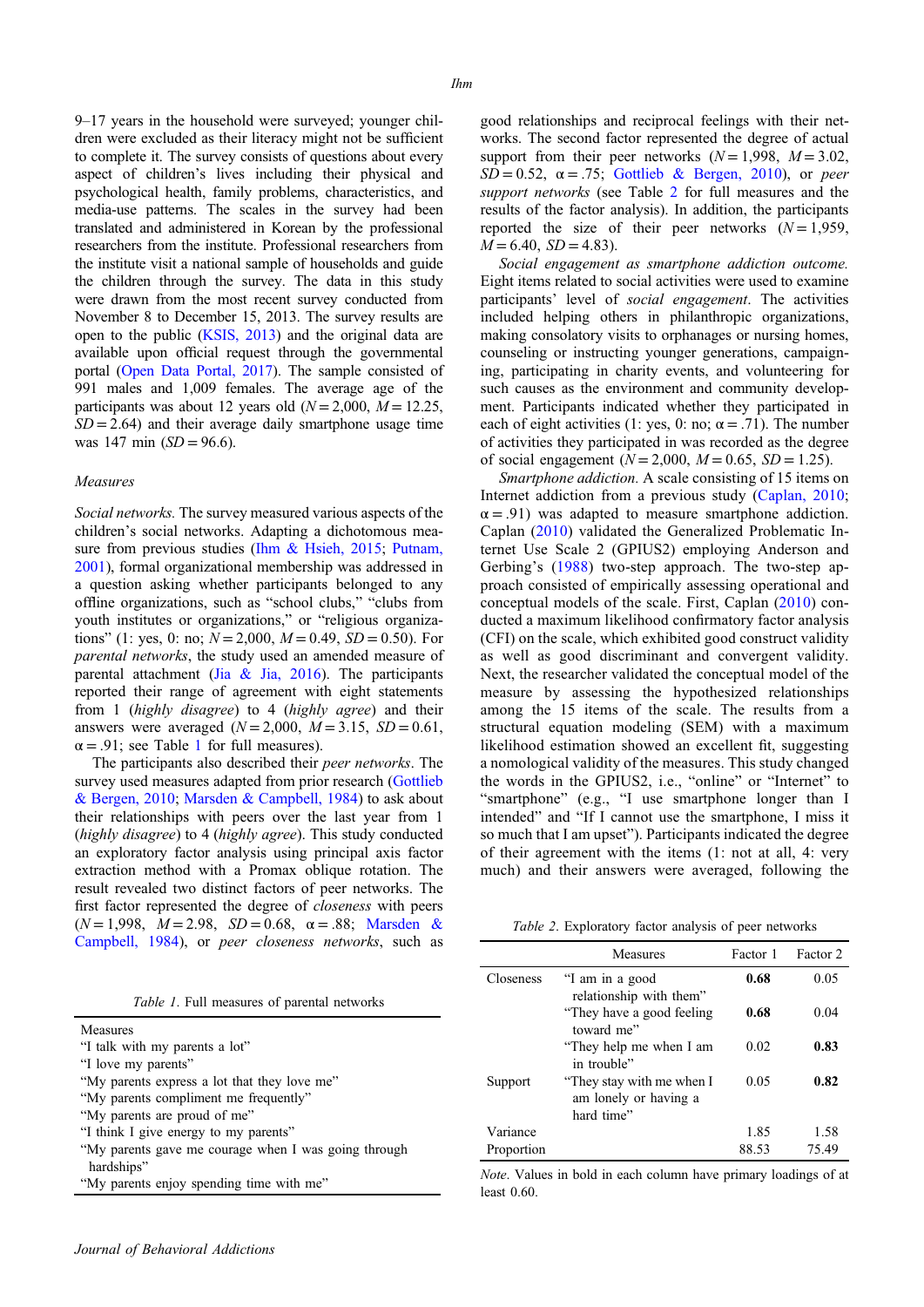Table 3. Correlations of key variables

|                                      | (1)      | (2)     | (3)     | (4)     | (5)     | (6)     | (7) |  |
|--------------------------------------|----------|---------|---------|---------|---------|---------|-----|--|
| (1) Smartphone addiction             |          |         |         |         |         |         |     |  |
| (2) Social engagement                | $-0.11*$ |         |         |         |         |         |     |  |
| (3) Formal organizational membership | $-0.16*$ | $0.27*$ |         |         |         |         |     |  |
| (4) Peer network size                | $-0.15*$ | $0.11*$ | $0.16*$ |         |         |         |     |  |
| (5) Peer closeness networks          | $-0.12*$ | $0.13*$ | $0.20*$ | $0.26*$ |         |         |     |  |
| (6) Peer support networks            | $-0.16*$ | $0.12*$ | $0.09*$ | $0.20*$ | $0.47*$ |         |     |  |
| (7) Parental networks                | $-0.09*$ | $0.06*$ | $0.05*$ | $0.08*$ | $0.08*$ | $0.11*$ |     |  |

Note.  $*_{p} < .05$ .

way the scale was administered in the previous study  $(N =$ 1,810,  $M = 1.93$ ,  $SD = 0.47$ ,  $\alpha = .88$ ; see Table 3 for correlations of key variables).

## Analysis

All social network variables, the smartphone addiction measure, and the social engagement variable were combined into a single SEM (Figure [1\)](#page-2-0). Two distinct factors of peer networks from factor analysis (i.e., peer closeness networks and peer support networks) were considered as latent variables in the model. This study analyzed the model by using STATA 14 SEM program ([StataCorp,](#page-8-0) [2015b\)](#page-8-0) with maximum-likelihood estimates with missing values [Missing values in this study were missing at random (i.e., unrelated to other observed and unobserved variables), allowing for the option of "maximum likelihood estimates with missing values" in STATA software ([StataCorp, 2015a\)](#page-7-0).]. The final model [STATA program provides the goodness-of-fit of the entire model and a modification index for each possible parameter that was not specified in the original model. A large modification index indicates that adding the path to the model will likely improve model fit [\(StataCorp, 2015a\)](#page-7-0). A typical procedure is to theoretically add defensible paths that have large modification indices one at a time, reviewing the results after the addition of each parameter ([Byrne, 1998\)](#page-6-0). The goodness-of-fit of the hypothesized model showed a lessthan-adequate fit, not meeting the criteria for root mean square error of approximation (RMSEA) value less than  $0.05$  ( $p$  value of close fit) and Tucker–Lewis index (TLI) greater than 0.95 ([Hooper, Coughlan, & Mullen, 2008\)](#page-7-0): RMSEA =  $0.13$ , TLI = 0.89. Therefore, a path was added to the hypothesized model according to the modification indices in conjunction with theory to determine whether addition of the path to the model is plausible. The modification indices showed that a path from formal organizational membership to social engagement would improve the model the most. Previous research also suggests that voluntary or religious organizational affiliations can act as important social capital that increases individuals' engagement in civic activities ([Ihm & Hsieh, 2015](#page-7-0); [Morrow, 1999;](#page-7-0) [Putnam, 2001](#page-7-0)). Therefore, I added a path from formal organizational membership to social engagement in the model.] showed an excellent fit meeting the criteria for RMSEA value less than  $0.05$  ( $p$  value of close fit), CMIN/df less than 3:1, and CFI greater than 0.95, TLI

greater than  $0.95$  [\(Hooper et al., 2008](#page-7-0)): RMSEA =  $0.02$ (*p* value of close fit = .98), CMIN/ $df = 1.62$ , CFI = 0.99,  $TLI = 0.98$ . The ratio of sample size to the number of free parameters was 60.61. The coefficient of determination was 0.98 (Figure [2\)](#page-5-0).

## Ethics

This study is based on secondary data, drawn from the Child General Social Survey [\(KSIS, 2013](#page-7-0)), which was conducted by Korea Institute for Health and Social Affairs, conducted on behalf of the Ministry of Health and Welfare in the Republic of Korea.

## RESULTS

Hypothesis 1 examined the relationship between social networks and smartphone addiction. Every social network variable but the closeness of the peer networks was negatively related to smartphone addiction (formal organizational membership:  $β = -0.22$ ,  $p < .001$ ,  $SE = 0.30$ ; parental network:  $\beta = -0.21$ ,  $p < 0.01$ ,  $SE = 0.31$ ; peer network size:  $\beta = -0.17$ ,  $p < .001$ ,  $SE = 0.04$ ; peer support network:  $\beta = -0.32$ ,  $p < .001$ ,  $SE = 0.35$ ). Therefore, the set of hypotheses within Hypothesis 1 was supported except for a component of Hypothesis 1-c (peer closeness network).

Hypothesis 2 examined the outcome of smartphone addiction. Smartphone addiction was negatively related to social engagement ( $\beta = -0.20$ ,  $p < .05$ ,  $SE = 0.01$ ). Therefore, Hypothesis 2 was supported.

## DISCUSSION

This paper examined how social networks influence smartphone addiction and how smartphone addiction influences social engagement among children in Korea. The results suggest that social networks can prevent smartphone addiction by providing social support. They also suggest that smartphone addiction may negatively affect users' social engagement.

The results from *Hypothesis 1* suggest that social networks can be important contributors to prevent smartphone addiction. In line with previous studies [\(Coleman, 1961](#page-6-0); [Putnam, 2001\)](#page-7-0), belonging to clubs and religious organizations seems to provide children with a natural setting to get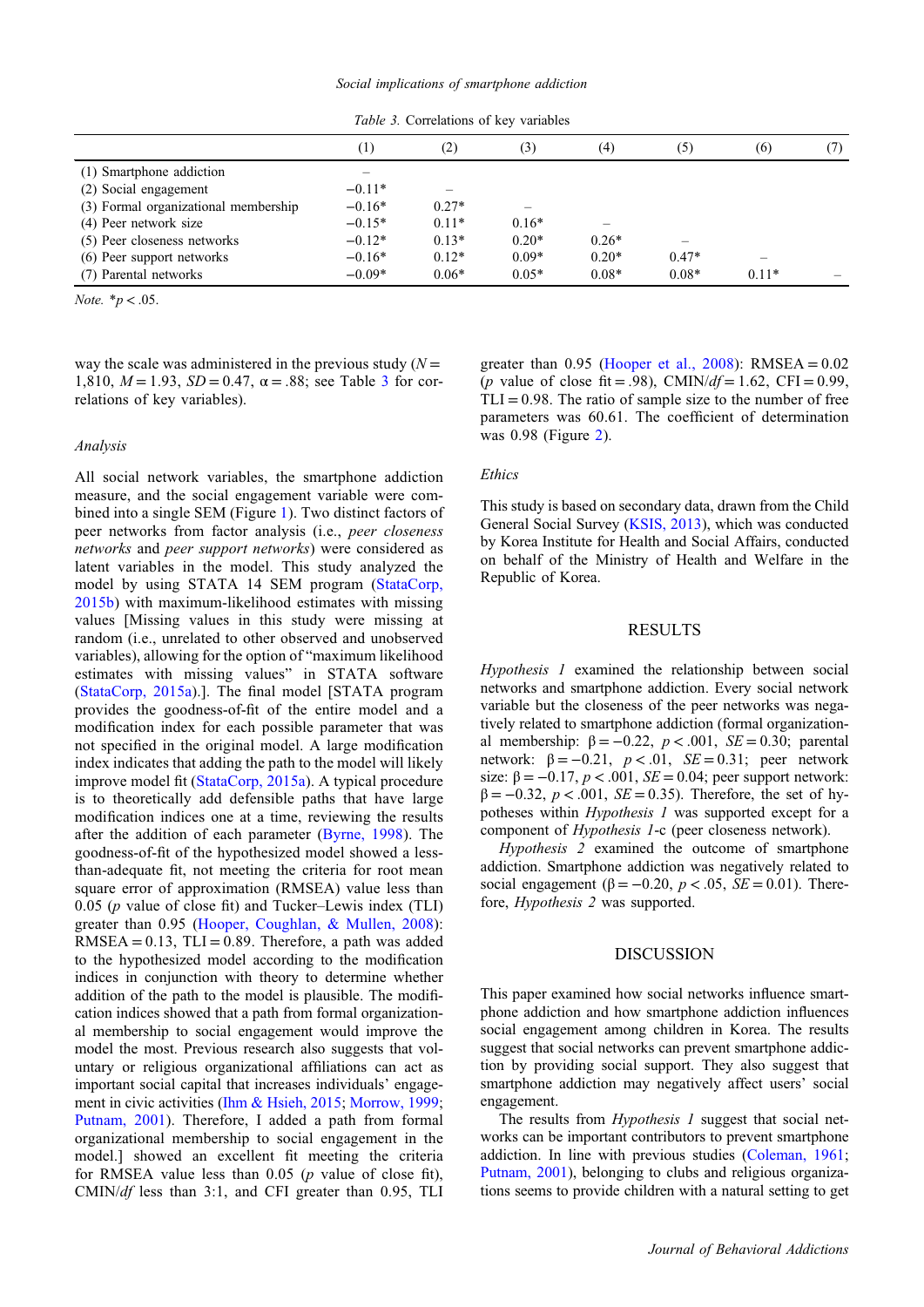<span id="page-5-0"></span>

Figure 2. Final model. Note. To improve clarity and readability, covariance values are not reported. (RMSEA = 0.2, CFI = 0.99, TLI = 0.98).  $**p* < .5.$   $**p* < .01.$   $**p* < .001$ 

used to offline social interactions with varied people and feel connection with others; organizational affiliations seem to have a powerful impact in supporting children in comfortable offline interactions and lessening the need to escape to smartphones.

The results also suggest that children with large peer networks are less likely to be addicted to their smartphones than children with smaller size peer networks. Although individuals with large networks may actively use smartphones to maintain their relationships, large networks do not seem to enhance smartphone addiction but rather lessen it by providing more opportunities for comfortable interactions and feelings of security and support ([Putnam, 2001;](#page-7-0) [Tsai](#page-8-0) [et al., 2009](#page-8-0)). As network size and formal organizational membership can represent diversity in networks, the two network constructs might fulfill various psychological and social needs to prevent escapism to smartphones, irrespective of their strength of ties [\(Granovetter, 1973\)](#page-7-0).

Peer support networks had the strongest negative influence on smartphone addiction. This result supplements previous findings indicating that social support can play a role in preventing media addiction ([Tsai et al., 2009](#page-8-0)). On the contrary, the peer closeness network was the only network variable that was not related to smartphone addiction. The results suggest that not all networks may diminish smartphone addiction; children seem to flee to smartphones not because they lack any social relationships (i.e., closeness networks) but because they are lacking in social support. This result suggests the value of examining different types of networks in investigations of their distinct influences on smartphone addiction.

Parental networks also had a negative influence on smartphone addiction. This result extends previous studies indicating that a good parent–child relationship may protect children from media addiction by lessening social anxiety and providing feelings of security, attachment, and support ([Lam et al., 2009;](#page-7-0) [Liu & Kuo, 2007](#page-7-0)). While previous studies have emphasized direct parental intervention in smartphone addiction ([Ching & Tak, 2017;](#page-6-0) [Hwang & Jeong, 2015](#page-7-0); [Hwang et al., 2017\)](#page-7-0), this study suggests that having a good relationship with children may indirectly diminish smartphone addiction.

However, the effect of parental networks was relatively small in comparison to that of peer networks. The studies suggest that children do not always evaluate parental intervention as positive and that parental mediation may not be always articulated, justified, and expressed in a sensitive manner ([Haddon, 2015\)](#page-7-0). Children are rather more vulnerable to and conscious of their friends' approval and disapproval than their parents' or teachers' ([Morrow, 1999](#page-7-0)). Despite previous research focuses on parental strict involvement ([Hwang & Jeong, 2015](#page-7-0); [Leung & Lee, 2012\)](#page-7-0), this result implies that securing children's autonomous peer networks might be more essential to prevent smartphone addiction beyond direct parental intervention.

The results from *Hypothesis 2* suggest that smartphone addiction has a negative effect on children's social engagement. As children escape to and become addicted to smartphones, they do not participate in social activities. The negative influence provides social implications of media addiction above and beyond psychological and practical implications [\(Caplan, 2002](#page-6-0), [2005](#page-6-0); [Samaha & Hawi, 2016](#page-7-0); [Young, 2004](#page-8-0)). The results indicate that preventing smartphone addiction can be important in bringing up children as socially healthy citizens.

The results also enrich previous studies on the relationship between media addiction and social participation (Ellison, Steinfi[eld, & Lampe, 2007;](#page-7-0) [Sarason & Sarason,](#page-7-0) [2013\)](#page-7-0). Whereas previous studies found that a greater degree of media use can contribute to social engagement, this study broadens previous scholarship by focusing on a minor population of smartphone addicts who cannot accomplish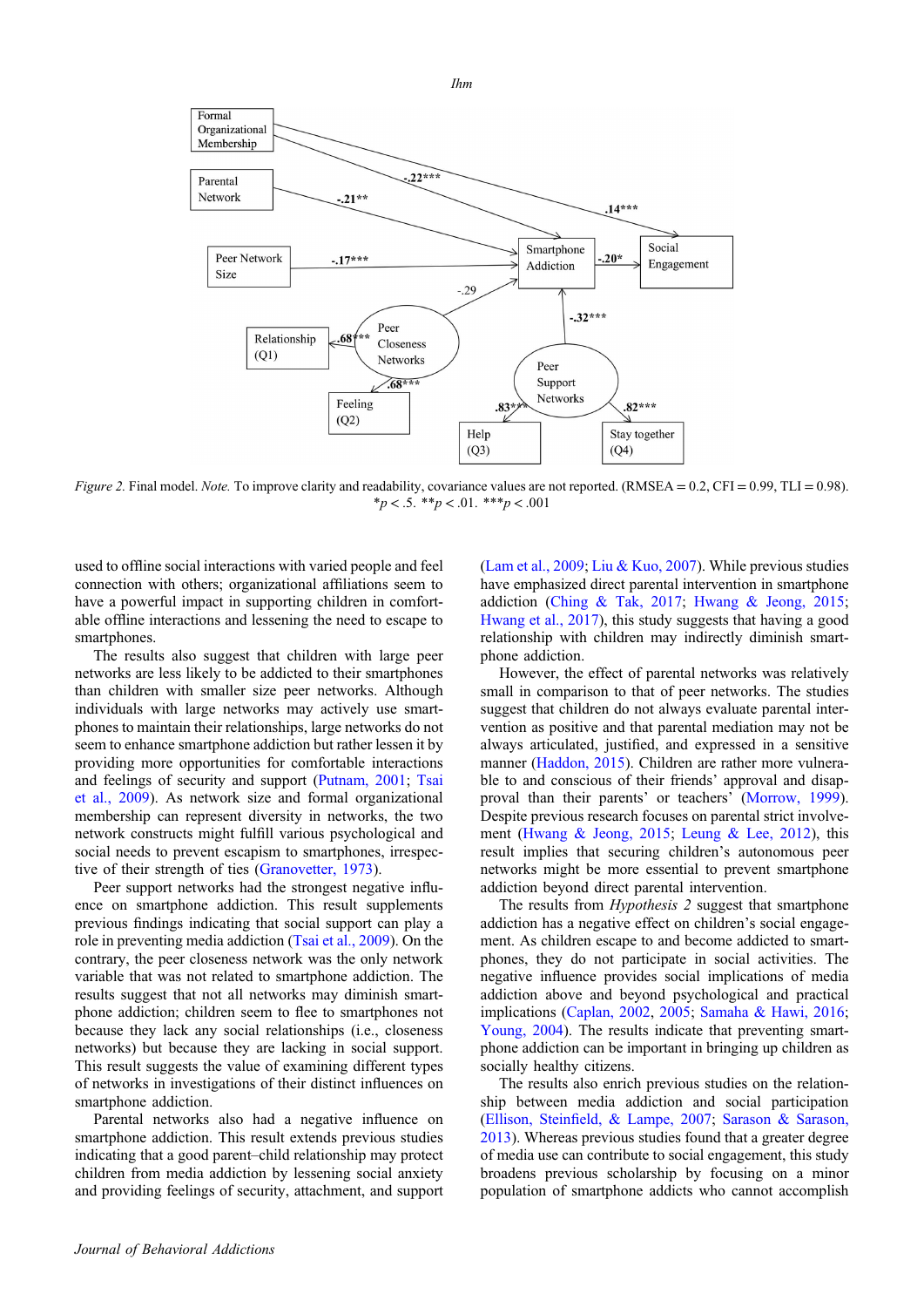<span id="page-6-0"></span>such positive outcomes by a greater degree of smartphone use. This difference calls for a more nuanced approach to different populations of media users that differentiating media types (e.g., social media and smartphone), purposes (e.g., information and entertainment), and activities (e.g., Internet surfing and instant messaging) in previous studies have not captured ([Ellison et al., 2007](#page-7-0); [Park & Lee,](#page-7-0) [2012](#page-7-0); [Shah et al., 2001;](#page-7-0) [Smith et al., 2009;](#page-7-0) [Valenzuela et al.,](#page-8-0) [2009](#page-8-0)).

Overall, this study provides a new understanding of smartphone addiction by focusing on its social aspects, augmenting prior studies that have addressed psychological factors (Caplan, 2006; [Hong et al., 2012;](#page-7-0) [Kim & Haridakis,](#page-7-0) [2009](#page-7-0); [Samaha & Hawi, 2016](#page-7-0); [Tokunaga & Rains, 2016\)](#page-8-0). The results suggest that smartphone addiction may be a social problem resulting from a lack of social connections and resulting in a low level of social engagement. The results suggest that the importance of smartphone addiction inheres in its connections to offline society, such as offline social networks and social engagement.

## **CONCLUSIONS**

This study represents one of the first examinations of the influence of social networks on smartphone addiction and the effect of smartphone addiction on social engagement. It has several limitations. It is based on a crosssectional survey, so causality cannot be determined. For example, there could be a reinforcing relationship between social networks, smartphone addiction, and social engagement. Because the study is based on secondary data, it could not pursue other interesting questions, such as the influence of online social networks on smartphone addiction, the influence of other network measures (e.g., centrality and density), or other predictors of smartphone overuse (e.g., stress and depression). This study also focused on offline social engagement, although the Internet and smartphones have expanded the concept of social engagement to include more distant or online involvement ([Ihm, 2017;](#page-7-0) [Lewis, 2013;](#page-7-0) [Valenzuela et al., 2009](#page-8-0)). Furthermore, this study was based on children's self-reported responses only.

In light of the limitations of this study, future studies may include longitudinal research or may draw a more concrete picture of the relationship between social networks and social engagement and how this relationship might change or be reinforced over time. Future studies can also evaluate more detailed network measures (e.g., centrality and density; [Monge & Contractor, 2003](#page-7-0)) and describe other interesting links between social networks and smartphone addiction. Accounting and controlling for psychological causes of smartphone addiction (e.g., stress and depression), parents or guardians' perception of children's smartphone using behaviors, and online social engagement may provide a more comprehensive understanding of smartphone addiction. In addition, future research should examine how and why some children lack social resources and how interventions might focus on enriching support networks rather than diagnosing psychological symptoms.

Funding sources: The present research has been conducted by the Research Grant of Kwangwoon University in 2018.

Author's contribution: All works were done by JI.

Conflict of interest: The author declares no conflict of interest.

Acknowledgements: The author gratefully acknowledges the feedback from Yuli Patrick Hsieh and the anonymous reviewers.

## REFERENCES

- Anderson, J. C., & Gerbing, D. W. (1988). Structural equation modeling in practice: A review and recommended two-step approach. Psychological Bulletin, 103(3), 411–423. doi:[10.1037/](http://dx.doi.org/10.1037/0033-2909.103.3.411) [0033-2909.103.3.411](http://dx.doi.org/10.1037/0033-2909.103.3.411)
- Baym, N. K. (2010). Personal connections in the digital age. Malden, MA: Polity Press.
- Byrne, B. M. (1998). Structural equation modeling: Basic concepts, application, and programming. Mahwah, NJ: Lawrence Erlbaum Associates.
- Campbell, S. W., & Kwak, N. (2010). Mobile communication and civic life: Linking patterns of use to civic and political engagement. Journal of Communication, 60(3), 536–555. doi[:10.1111/](http://dx.doi.org/10.1111/j.1460-2466.2010.01496.x) [j.1460-2466.2010.01496.x](http://dx.doi.org/10.1111/j.1460-2466.2010.01496.x)
- Caplan, S. E. (2002). Problematic Internet use and psychosocial wellbeing: Development of a theory-based cognitive–behavioral measurement instrument. Computers in Human Behavior, 18(5), 553–575. doi[:10.1016/S0747-5632\(02\)00004-3](http://dx.doi.org/10.1016/S0747-5632(02)00004-3)
- Caplan, S. E. (2005). A social skill account of problematic Internet use. Journal of Communication, 55(4), 721–736. doi[:10.1111/](http://dx.doi.org/10.1111/j.1460-2466.2005.tb03019.x) [j.1460-2466.2005.tb03019.x](http://dx.doi.org/10.1111/j.1460-2466.2005.tb03019.x)
- Caplan, S. E. (2006). Relations among loneliness, social anxiety, and problematic Internet use. CyberPsychology & Behavior, 10(2), 234–242. doi:[10.1089/cpb.2006.9963](http://dx.doi.org/10.1089/cpb.2006.9963)
- Caplan, S. E. (2010). Theory and measurement of generalized problematic Internet use: A two-step approach. Computers in Human Behavior, 26(5), 1089–1097. doi:[10.1016/j.chb.](http://dx.doi.org/10.1016/j.chb.2010.03.012) [2010.03.012](http://dx.doi.org/10.1016/j.chb.2010.03.012)
- Ching, K. H., & Tak, L. M. (2017). The structural model in parenting style, attachment style, self-regulation and selfesteem for smartphone addiction. Journal of Psychology & Behavioral Science, 3(1), 85–103. doi[:10.22492/ijpbs.3.1.06](http://dx.doi.org/10.22492/ijpbs.3.1.06)
- Chiu, S. I. (2014). The relationship between life stress and smartphone addiction on Taiwanese university student: A mediation model of learning self-efficacy and social selfefficacy. Computers in Human Behavior, 34, 49–57. doi:[10.](http://dx.doi.org/10.1016/j.chb.2014.01.024) [1016/j.chb.2014.01.024](http://dx.doi.org/10.1016/j.chb.2014.01.024)
- Choi, S. W., Kim, D. J., Choi, J. S., Ahn, H., Choi, E. J., Song, W. Y., Kim, S., & Youn, H. (2015). Comparison of risk and protective factors associated with smartphone addiction and Internet addiction. Journal of Behavioral Addictions, 4(4), 308–314. doi[:10.1556/2006.4.2015.043](http://dx.doi.org/10.1556/2006.4.2015.043)
- Coleman, J. S. (1961). The adolescent society. Oxford, UK: Free Press of Glencoe.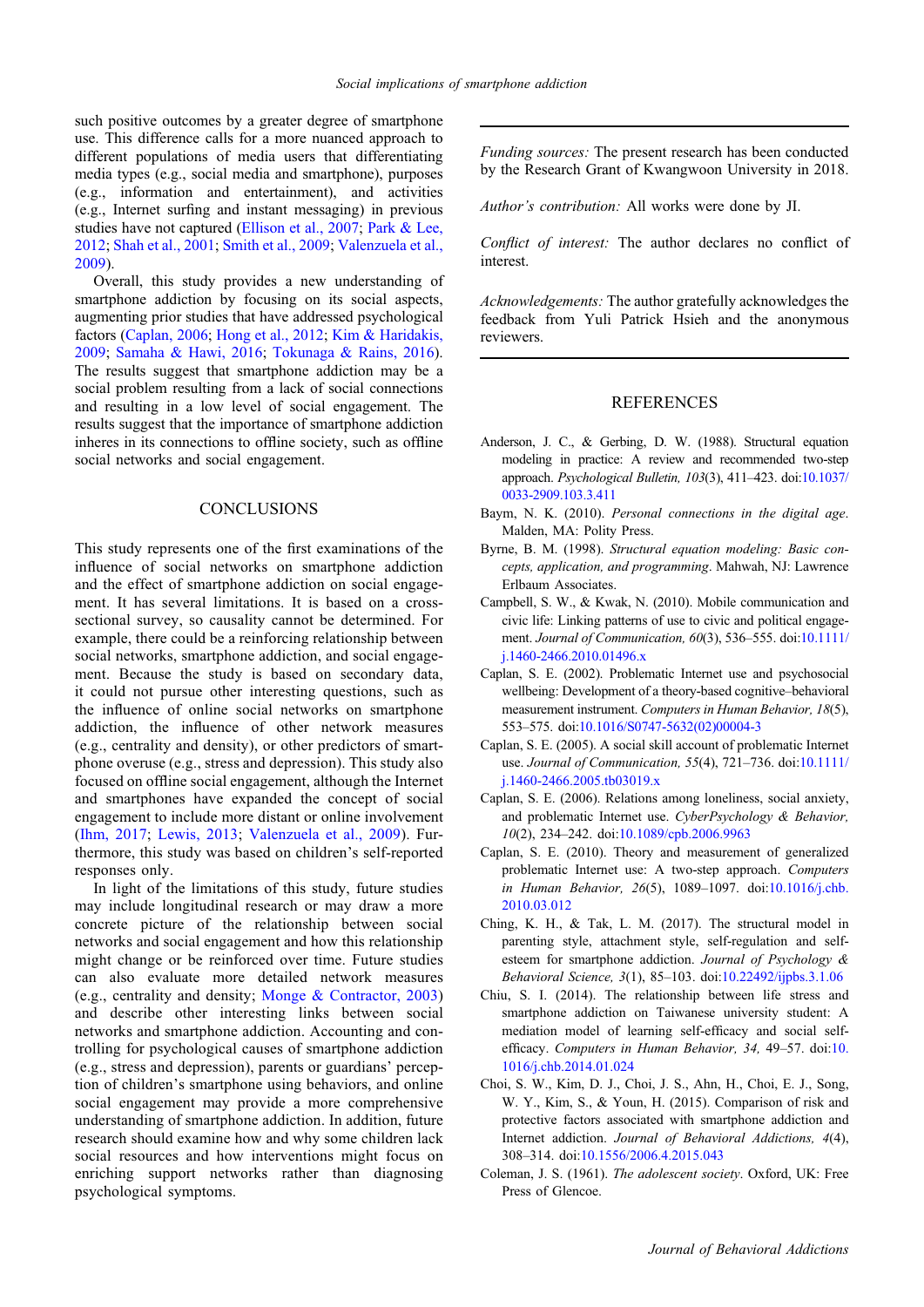- <span id="page-7-0"></span>Drotner, K., & Livingstone, S. (Eds.). (2008). International handbook of children, media and culture. London, UK: Sage Publications.
- Ellison, N. B., Steinfield, C., & Lampe, C. (2007). The benefits of Facebook "friends": Social capital and college students' use of online social network sites. Journal of Computer-Mediated Communication, 12(4), 1143–1168. doi[:10.1111/j.1083-6101.](http://dx.doi.org/10.1111/j.1083-6101.2007.00367.x) [2007.00367.x](http://dx.doi.org/10.1111/j.1083-6101.2007.00367.x)
- Gackenbach, J. (Ed.). (2011). Psychology and the Internet: Intrapersonal, interpersonal, and transpersonal implications. Oxford, UK: Elsevier.
- Gottlieb, B. H., & Bergen, A. E. (2010). Social support concepts and measures. Journal of Psychosomatic Research, 69(5), 511–520. doi:[10.1016/j.jpsychores.2009.10.001](http://dx.doi.org/10.1016/j.jpsychores.2009.10.001)
- Granovetter, M. S. (1973). The strength of weak ties. American Journal of Sociology, 78(6), 1360–1380. doi[:10.1086/225469](http://dx.doi.org/10.1086/225469)
- Haddon, L. (2015). Children's critical evaluation of parental mediation. Cyberpsychology: Journal of Psychosocial Research on Cyberspace, 9(1), article 2. doi[:10.5817/CP2015-1-2](http://dx.doi.org/10.5817/CP2015-1-2)
- Hong, F. Y., Chiu, S. I., & Huang, D. H. (2012). A model of the relationship between psychological characteristics, mobile phone addiction and use of mobile phones by Taiwanese university female students. Computers in Human Behavior, 28(6), 2152–2159. doi[:10.1016/j.chb.2012.06.020](http://dx.doi.org/10.1016/j.chb.2012.06.020)
- Hooper, D., Coughlan, J., & Mullen, M. (2008). Structural equation modelling: Guidelines for determining model fit. Electronic Journal of Business Research Methods, 6, 53–60.
- Hwang, Y., Choi, I., Yum, J. Y., & Jeong, S. H. (2017). Parental mediation regarding children's smartphone use: Role of protection motivation and parenting style. Cyberpsychology, Behavior, and Social Networking, 20(6), 362–368. doi:[10.1089/](http://dx.doi.org/10.1089/cyber.2016.0555) [cyber.2016.0555](http://dx.doi.org/10.1089/cyber.2016.0555)
- Hwang, Y., & Jeong, S. H. (2015). Predictors of parental mediation regarding children's smartphone use. Cyberpsychology, Behavior and Social Networking, 18(12), 737–743. doi:[10.1089/](http://dx.doi.org/10.1089/cyber.2015.0286) [cyber.2015.0286](http://dx.doi.org/10.1089/cyber.2015.0286)
- Ihm, J. (2017). Classifying and relating different types of online and offline volunteering. International Journal of Voluntary and Nonprofit Organizations, 28(1), 400–419. doi:[10.1007/](http://dx.doi.org/10.1007/s11266-016-9826-9) [s11266-016-9826-9](http://dx.doi.org/10.1007/s11266-016-9826-9)
- Ihm, J., & Hsieh, Y. P. (2015). The implications of information and communication technology use for the social wellbeing of older adults. Information, Communication and Society, 18(10), 1123–1138. doi[:10.1080/1369118X.2015.1019912](http://dx.doi.org/10.1080/1369118X.2015.1019912)
- Jia, R., & Jia, H. H. (2016). Maybe you should blame your parents: Parental attachment, gender, and problematic Internet use. Journal of Behavioral Addictions, 5(3), 524–528. doi:[10.1556/](http://dx.doi.org/10.1556/2006.5.2016.059) [2006.5.2016.059](http://dx.doi.org/10.1556/2006.5.2016.059)
- Kim, H. J., Min, J. Y., Kim, H. J., & Min, K. B. (2017). Accident risk associated with smartphone addiction: A study on university students in Korea. Journal of Behavioral Addictions, 6(4), 699–707. doi:[10.1556/2006.6.2017.070](http://dx.doi.org/10.1556/2006.6.2017.070)
- Kim, J., & Haridakis, P. M. (2009). The role of Internet user characteristics and motives in explaining three dimensions of Internet addiction. Journal of Computer-Mediated Commu-nication, 14(4), 988-1015. doi:[10.1111/j.1083-6101.2009.](http://dx.doi.org/10.1111/j.1083-6101.2009.01478.x) [01478.x](http://dx.doi.org/10.1111/j.1083-6101.2009.01478.x)
- Korean Information Society Development Institute. (2014). 2013 broadcast communications trends. Retrieved from [https://](https://www.kisdi.re.kr/kisdi/fp/kr/board/listSingleBoard.do?cmd=listSingleBoard&sBoardId=BCAST_DB3) [www.kisdi.re.kr/kisdi/fp/kr/board/listSingleBoard.do?cmd=list](https://www.kisdi.re.kr/kisdi/fp/kr/board/listSingleBoard.do?cmd=listSingleBoard&sBoardId=BCAST_DB3) [SingleBoard&sBoardId=BCAST\\_DB3](https://www.kisdi.re.kr/kisdi/fp/kr/board/listSingleBoard.do?cmd=listSingleBoard&sBoardId=BCAST_DB3)
- Korean Statistical Information Service [KSIS]. (2013). 2013 child general social survey. Retrieved from <https://kosis.kr/eng/>
- Lam, L. T., Peng, Z. W., Mai, J. C., & Jing, J. (2009). Factors associated with Internet addiction among adolescents. Cyber-Psychology & Behavior, 12(5), 551–555. doi[:10.1089/cpb.](http://dx.doi.org/10.1089/cpb.2009.0036) [2009.0036](http://dx.doi.org/10.1089/cpb.2009.0036)
- Lee, Y. K., Chang, C. T., Lin, Y., & Cheng, Z. H. (2014). The dark side of smartphone usage: Psychological traits, compulsive behavior and technostress. Computers in Human Behavior, 31, 373–383. doi[:10.1016/j.chb.2013.10.047](http://dx.doi.org/10.1016/j.chb.2013.10.047)
- Leung, L., & Lee, P. S. N. (2012). The influences of information literacy, Internet addiction and parenting styles on Internet risks. New Media & Society, 14(1), 117–136. doi[:10.1177/](http://dx.doi.org/10.1177/1461444811410406) [1461444811410406](http://dx.doi.org/10.1177/1461444811410406)
- Lewis, L. K. (2013). An introduction to volunteers. In M. W. Kramer, L. K. Lewis, & L. M. Gossett (Eds.), Volunteering and communication (pp. 1–22). New York, NY: Peter Lang Publishing Inc.
- Lin, N., Dean, A., & Ensel, W. M. (Eds.). (2013). Social support, life events, and depression. Orlando, FL: Academic Press.
- Liu, C.-Y., & Kuo, F.-Y. (2007). A study of Internet addiction through the lens of the interpersonal theory. CyberPsychology & Behavior, 10(6), 799–804. doi[:10.1089/cpb.2007.9951](http://dx.doi.org/10.1089/cpb.2007.9951)
- Marsden, P. V., & Campbell, K. E. (1984). Measuring tie strength. Social Forces, 63(2), 482–501. doi:[10.1093/sf/63.2.482](http://dx.doi.org/10.1093/sf/63.2.482)
- Monge, P. R., & Contractor, N. S. (2003). Theories of communication networks. New York, NY: Oxford University Press.
- Morrow, V. (1999). Conceptualising social capital in relation to the well-being of children and young people: A critical review. The Sociological Review, 47(4), 744–765. doi:[10.1111/1467-](http://dx.doi.org/10.1111/1467-954X.00194) [954X.00194](http://dx.doi.org/10.1111/1467-954X.00194)
- Nalwa, K., & Anand, A. P. (2003). Internet addiction in students: A cause of concern. CyberPsychology & Behavior, 6(6), 653–656. doi:[10.1089/109493103322725441](http://dx.doi.org/10.1089/109493103322725441)
- Open Data Portal. (2017). Child general social survey. Retrieved from <www.open.go.kr>
- Park, N., & Lee, H. (2012). Social implications of smartphone use: Korean college students' smartphone use and psychological well-being. Cyberpsychology, Behavior and Social Networking, 15(9), 491–497. doi:[10.1089/cyber.2011.0580](http://dx.doi.org/10.1089/cyber.2011.0580)
- Putnam, R. D. (2001). Bowling alone: The collapse and revival of American community. New York, NY: Simon and Schuster.
- Rainie, L., & Wellman, B. (2012). Networked: The new social operating system. Cambridge, MA: MIT Press.
- Samaha, M., & Hawi, N. S. (2016). Relationships among smartphone addiction, stress, academic performance, and satisfaction with life. Computers in Human Behavior, 57, 321–325. doi[:10.1016/j.chb.2015.12.045](http://dx.doi.org/10.1016/j.chb.2015.12.045)
- Sarason, I. G., & Sarason, B. R. (Eds.). (2013). Social support: Theory, research and applications. Seattle, WA: Springer Science & Business Media.
- Shah, V., Kwak, N., & Holbe, R. L. (2001). "Connecting" and "disconnecting" with civic life: Patterns of Internet use and the production of social capital. Political Communication, 18(2), 141–162. doi[:10.1080/105846001750322952](http://dx.doi.org/10.1080/105846001750322952)
- Smith, A. W., Schlozman, K. L., Verba, S., & Brady, H. (2009). The Internet and civic engagement. Washington, DC: Pew Internet & American Life Project.
- StataCorp. (2015a). Stata 14 base reference manual. College Station, TX: Stata Press.